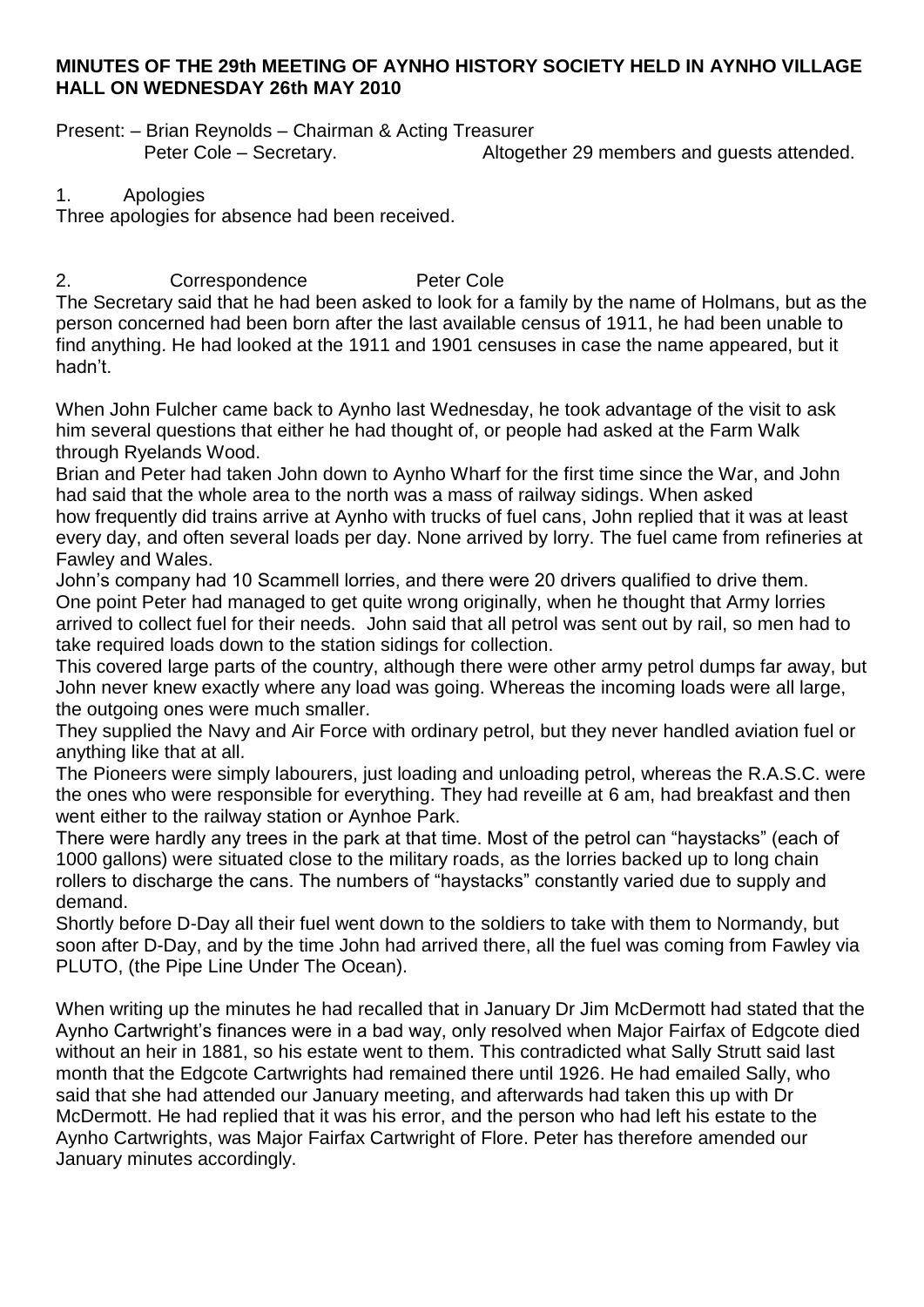### 3. Chairman's Report **Brian** Brian Brian Brian Brian Brian Brian Brian Brian Brian Brian Brian Brian Brian Brian **Reynolds**

In connection with the last meeting Brian said that £100 worth of books about Edgcote had been sold.

Brian reminded everyone about the Fringford walk on 30th June in the morning. In the evening Deborah Hayter will talk about the landscape and early settlement in Banbury.

The pond at Rambler Cottage was drained, and four parts of a shoe were found. These have been identified as being from a high quality shoe, possibly put into the pond when it was first created, as was a common practice.

Aynho History Society will have a stall at the Village fete in June. Brian asked for help in the morning to set it up.

He has spoken with Peggy Harmer about her experiences in Aynho, and more importantly about her service in World War 2.

## 4. Finance Report **Brian Reynolds**

The Acting Treasurer reported that funds currently stand at £1225.

Brian will make some proposals at the next meeting for discussion about the future organisation of our financial structure.

# 5. **Those Coaching Days Barry Smith**

Brian introduced Barry Smith, whose family have been farmers on the Spencer Estate just outside Northampton for six generations.

Barry said he wanted to concentrate on the century of change stretching from the early 1700s to about 1840. Most of the countryside was scrub and gorse land with open fields. Villages were closed or self-supporting. Life consisted of existence and survival, and most people rarely left their village. Roads only had a hedge on one side, so that the road could be moved over when it became impassable. Stage waggons would occasionally lumber along doing about 10 miles per day, carrying goods such as candle wax and salt, which were unobtainable locally. Until the coming of canals people didn't use knives and forks, just a wooden spoon.

Until 1760 you only had day coaches. The roads just weren't good enough for anything else, and there wasn't much demand for travel. A trip from London to Birmingham would have taken three days, stopping overnight perhaps at Banbury and Aylesbury. A common problem was highwaymen. Cash or valuables would have been kept in a box underneath the coach, and a guard dog would have run along below it.

These coaches had a pitching motion, which combined with potholes made for an uncomfortable journey. Riding inside cost about 6d, and outside 3d per mile. If a person riding outside fell asleep, he was very likely to drop off, hence the modern expression about a person dropping off. When land was enclosed in the early part of the eighteenth century, it was no longer possible to move roads over. The parish was expected to maintain roads, which was particularly onerous on Aynho, where several major routes met. This all changed with the coming of turnpike roads from about the middle of the century, when tolls were imposed to pay for their upkeep. Toll gates were often franchised out. They were the equivalent of modern-day motorways, and much faster travel became possible. Trade and commerce flourished and people began to travel more freely.